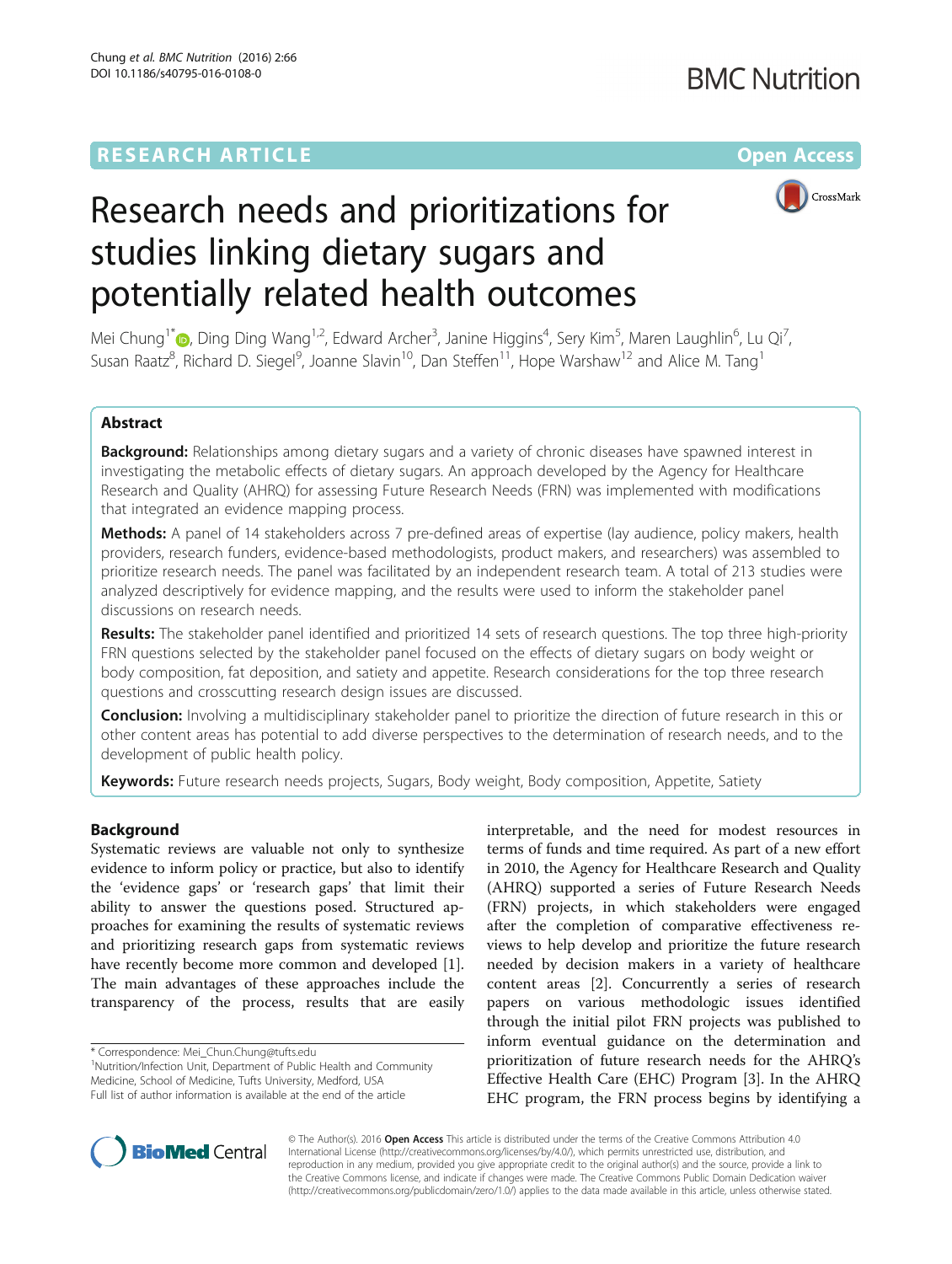list of evidence gaps from a systematic review. Then the systematic review team works with a stakeholder panel to first elaborate and then consolidate the evidence gaps. Potential research questions are then formalized following the PICOTS (Population, Intervention, Comparator, Outcome, Timing, and Study Design) framework with the exception of methodological questions. Finally, the research questions are prioritized by the stakeholders according to a set of criteria on potential value of the research [[1\]](#page-9-0).

The purpose of this paper is to present the methods and results of an FRN project which utilized a modified version of the AHRQ's FRN framework for identifying research priorities [[1](#page-9-0)]. Specifically, in addition to the research gaps identified from published systematic reviews (which is the current AHRQ FRN process), we integrated an evidence mapping of primary research studies with input from a multidisciplinary stakeholder panel. The panel members identified and prioritized research needs linking dietary sugars and potentially related health outcomes, based on their broad range of expertise. To our knowledge, the present project is the first FRN project with a goal to cover research questions beyond those that were identified by systematic reviews because of the need for covering research questions that are important for public health nutrition.

Dietary sugars commonly refer to monosaccharides and disaccharides. Monosaccharides include glucose, galactose, and fructose. Fructose is the most common naturally occurring monosaccharide, found in fruits and vegetables. Common disaccharides include sucrose (glucose plus fructose), lactose (glucose plus galactose), and maltose (glucose plus glucose). Associations among dietary sugars and a variety of chronic diseases such as obesity have spawned interest in investigating the metabolic effects of sugars in general. Several systematic reviews have been published focusing on the effects of fructose on cardiometabolic outcomes in controlled trials [\[4](#page-10-0)–[9\]](#page-10-0). Other systematic reviews have examined the effects of dietary sugars on body weight [[10, 11](#page-10-0)], and non-alcoholic fatty liver disease or indices of liver health [[12\]](#page-10-0), including both controlled trials and observational studies. Due to the complex relationships between dietary sugars and health outcomes there is a need to review a large array of populations, outcomes of interest, and types of studies to identify and prioritize the research gaps in this research area. This paper will summarize the FRN approach we used and the stakeholder panel's perspectives on the top three research needs identified by this approach.

#### **Methods**

The initial scope of work was developed by the sponsor of this project (International Life Sciences Institute (ILSI)) in a request for proposals. Aside from their initial feedback on our funded research proposal, the sponsor was not involved in the later refinement of the scope of work or the process of creating the evidence-mapping database, other than providing a list of selected citations for cross-referencing purposes. The list of selected citations suggested by the sponsor was merged with the citations identified by our literature search, and were evaluated in the same way based on the study eligibility criteria (Table 1).

#### Overall approach of this FRN project

An overview of the FRN approach we used is shown in Fig. [1.](#page-2-0) The project consisted of a research team and a

Table 1 Study eligibility criteria

| <b>TUDIC I</b> because conditioning contents                      |                                                                                                                                                                                                                                                                                                                                                                                    |                                                                                   |                                                                                                                                                 |                                   |
|-------------------------------------------------------------------|------------------------------------------------------------------------------------------------------------------------------------------------------------------------------------------------------------------------------------------------------------------------------------------------------------------------------------------------------------------------------------|-----------------------------------------------------------------------------------|-------------------------------------------------------------------------------------------------------------------------------------------------|-----------------------------------|
|                                                                   | Inclusion Criteria                                                                                                                                                                                                                                                                                                                                                                 | Exclusion Criteria                                                                |                                                                                                                                                 |                                   |
| Step 1 evidence map                                               | Sugar Exposures: Sucrose, fructose, sugar-sweetened<br>beverages, high fructose corn syrup, and total, refined<br>and other unspecified sugars.<br>Study Designs: Intervention studies of any design <sup>a</sup> &<br>cohort studies.<br>Outcomes: Any clinical diagnosis, patient-centered outcome,<br>and well-established intermediate endpoints indicative of<br>disease risk | Study Designs: Case-control and cross-sectional studies,<br>and in vitro studies. |                                                                                                                                                 |                                   |
|                                                                   |                                                                                                                                                                                                                                                                                                                                                                                    | Language: Non-English publications.                                               |                                                                                                                                                 |                                   |
|                                                                   |                                                                                                                                                                                                                                                                                                                                                                                    |                                                                                   | Populations: Human                                                                                                                              | Outcomes: Dental caries and pain. |
|                                                                   |                                                                                                                                                                                                                                                                                                                                                                                    | Populations: Animals                                                              |                                                                                                                                                 |                                   |
|                                                                   | Step 2 evidence map                                                                                                                                                                                                                                                                                                                                                                | Sugar Exposures and Study Designs: Same as Step 1.                                | Sugar Exposures and Study Designs: Intravenous sugar<br>administration and sugar-sweetened beverages without<br>quantification of sugar amount. |                                   |
| Additional Outcomes to Step 1: Satiety, "addiction," and appetite |                                                                                                                                                                                                                                                                                                                                                                                    |                                                                                   |                                                                                                                                                 |                                   |
|                                                                   |                                                                                                                                                                                                                                                                                                                                                                                    | Outcomes: Cancer, athletic performance, and cognition.                            |                                                                                                                                                 |                                   |
|                                                                   |                                                                                                                                                                                                                                                                                                                                                                                    | Populations: Infants (age $<$ 1 year old)                                         |                                                                                                                                                 |                                   |

<sup>a</sup>Note that study design filters for randomized trials and prospective cohort studies were utilized in our search strategy. Therefore, non-randomized trials and before-and-after trials were not completely captured by our literature search. <sup>b</sup>The outcome term "addiction" was later removed based on the stakeholder panel's discussions to avoid misinterpretations. See results for stakeholders' discussions on this issue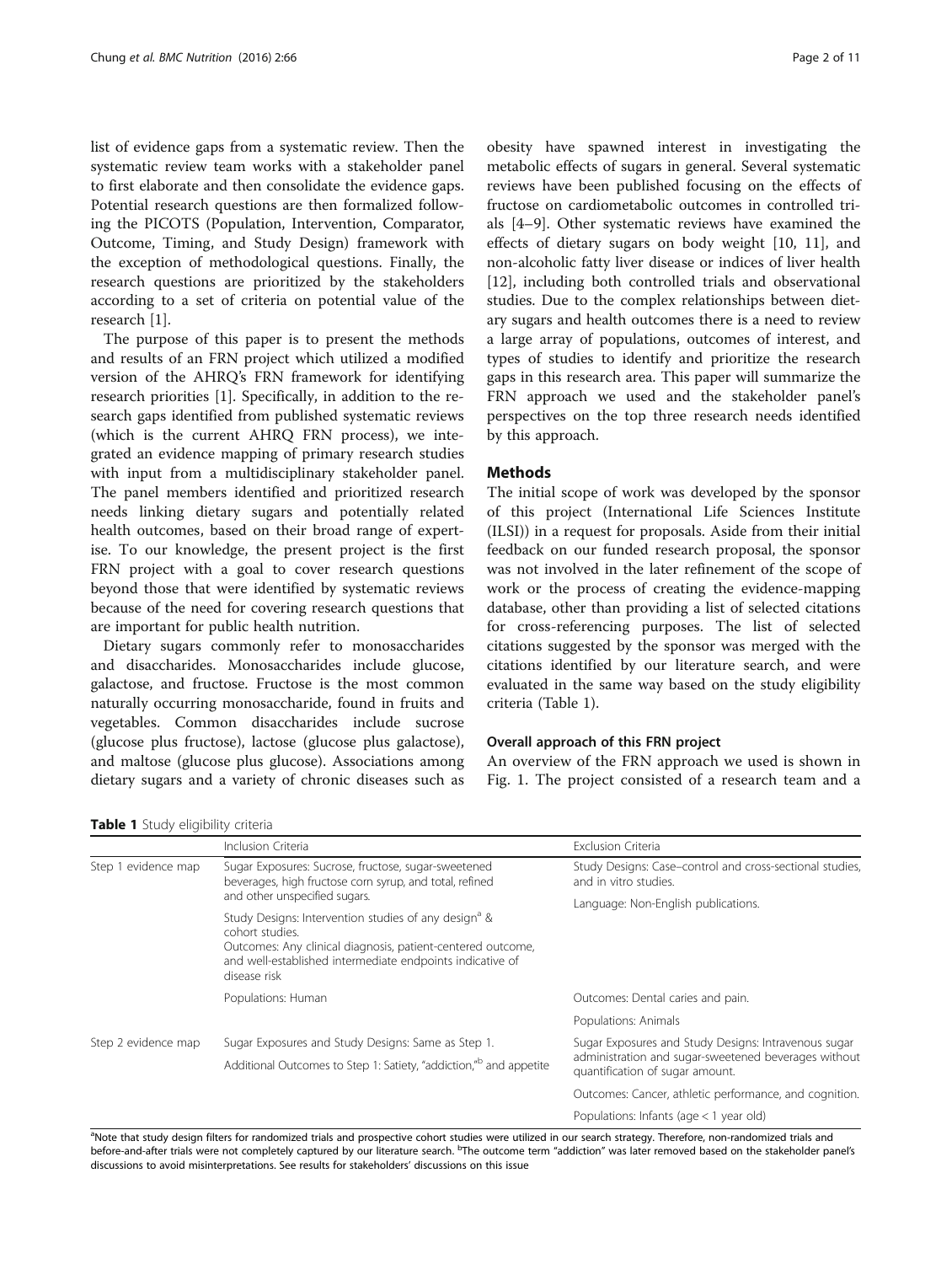<span id="page-2-0"></span>

stakeholder panel. The stakeholder panel was tasked with overseeing and advising on the development of the search strategy and study eligibility criteria for the evidence mapping, as well as prioritization of FRN research questions. The research team was tasked with data screening, abstraction and analysis, and facilitating stakeholder engagement and discussions. The roles and responsibilities of different parties in the FRN project are described in Appendix A of the Additional file [1](#page-9-0).

A draft report underwent a period of public review in August 2014. All public reviewers' comments and suggestions were considered in revising the report.

#### Evidence mapping

The process and methods for creating an evidence-map database of published studies linking dietary sugars and selected health outcomes are described in the Additional file [2.](#page-9-0) There are currently no methodological standards for evidence mapping. The steps of our evidence mapping included: 1) developing a comprehensive literature search strategy; 2) establishing study eligibility criteria and a systematic study selection process; 3) extracting data; 4) developing groups of health outcomes with input from the stakeholder panel; and 5) tabulating data using descriptive analyses [[13\]](#page-10-0). One of the most important features of the evidence mapping process is the cataloging of a large number and variety of outcomes reported in the published literature. For this project, the research team solicited feedback from the stakeholder panel to ensure that the results would be useful for their discussion on research needs. Outcomes were grouped

into clinically and biologically relevant categories based on stakeholder input and the research team's expertise. (Fig. [2\)](#page-3-0) A summary report of the descriptive evidencemapping analysis was then presented to the stakeholder panel to generate discussion about research gaps and future research needs, which took place during a oneday in-person meeting (see Appendix B of the Additional file [1](#page-9-0)). All data were stored on SRDR™ (available on<http://srdr.ahrq.gov/projects/136>). The goal of the stakeholder panel's discussions was to bring out different perspectives on the research questions and priorities. Therefore, scientific evidence was not required to support the statements or opinions raised by the stakeholder panel.

#### Stakeholder panel

Stakeholders with various areas of expertise were identified and assembled according to a framework for stakeholder engagement in patient-centered outcomes research [[14\]](#page-10-0). Stakeholders were selected to provide broad expertise and perspectives specific to the topic of dietary sugars and health. A total of 14 stakeholders with different backgrounds and expertise were initially identified through existing networks of both the sponsor and the research team (Table [2](#page-4-0)). Two members (1 lay audience and 1 statistical expert) dropped out due to personal reasons. The final stakeholder panel consisted of 12 members across seven stakeholder groups. Ten members participated as coauthors of the full report and this publication.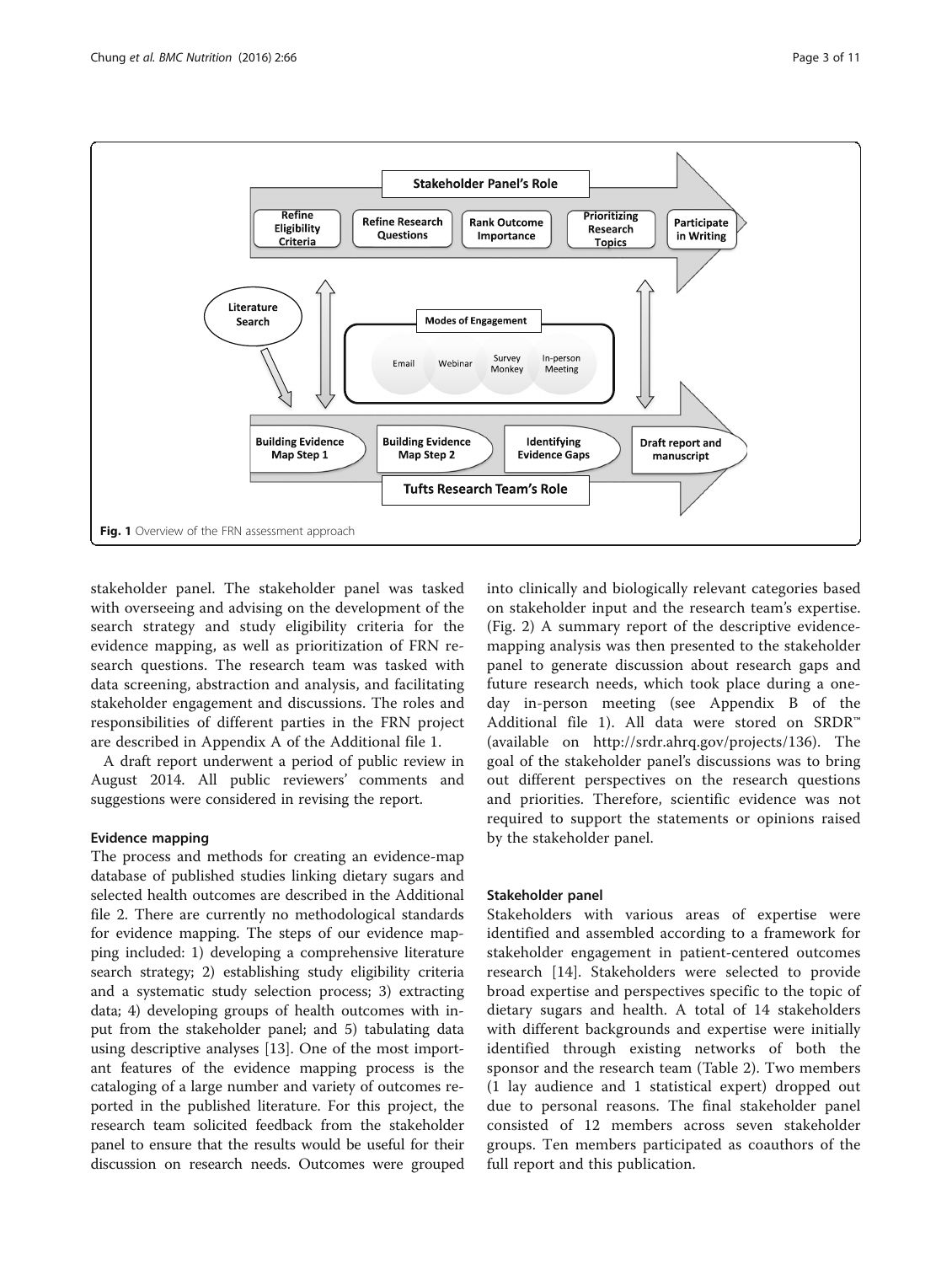<span id="page-3-0"></span>

# Stakeholders engagement and research needs prioritization

Stakeholders participated in a one-day in-person meeting, chaired by the principal investigator (M.C.), to discuss, refine, and formulate research questions based on the top eight outcome groups. Prior to the in-person meeting, 25 preliminary research questions were drafted based on the research recommendations made by the authors of the published systematic reviews and the research gaps identified by the evidence-mapping analyses. Stakeholders provided input through comments and discussions posted on a web-based discussion forum. During the in-person meeting, the stakeholder panel discussed and revised these preliminary research questions. After the in-person meeting, the stakeholder panel provided additional input through emails and a webinar to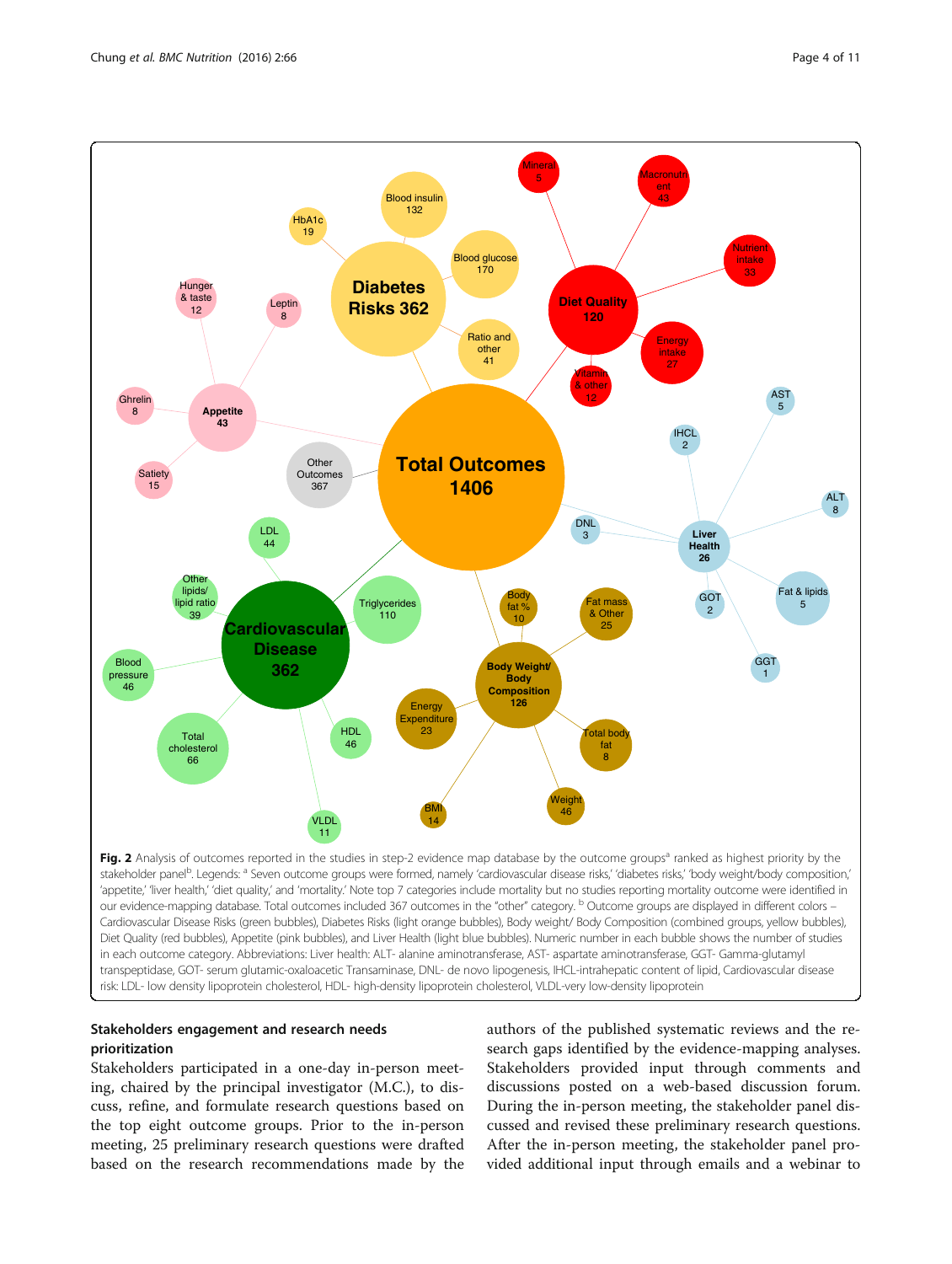<span id="page-4-0"></span>Table 2 Initial FRN Stakeholder Panel

| Stakeholder<br>Group           | Number of<br>stakeholders<br>in group | Conflict of Interest<br><b>Disclosures</b>                                                          |
|--------------------------------|---------------------------------------|-----------------------------------------------------------------------------------------------------|
| Lay audience                   | $2^a$                                 | None disclosed                                                                                      |
| Policy maker                   | 1                                     | None disclosed                                                                                      |
| Health Provider                | $\mathfrak{D}$                        | None disclosed                                                                                      |
| Research funder                | 1                                     | Have grants relating<br>to fructose and sugar<br>metabolisms                                        |
| Fvidence-base<br>methodologist | 1                                     | None disclosed                                                                                      |
| Product maker<br>(nonvoter)    | 1                                     | None disclosed                                                                                      |
| Researcher<br>(intervention)   | $\mathfrak{D}$                        | Have grants relating<br>to glycemic effects<br>of honey, sugars and<br>high fructose corn<br>syrups |
| Researcher<br>(epidemiology)   | $\mathcal{P}$                         | Students and post-doc<br>received unrestricted<br>funds from Coca-Cola                              |
| <b>Statistics</b>              | 1 <sup>a</sup>                        | None disclosed                                                                                      |

<sup>a</sup>The final stakeholder panel included 12 individuals. One lay audience and one statistician dropped out due to personal reasons

refine and combine the research questions before the final topic prioritization. A total of 14 sets of research questions were agreed to by the stakeholder panel. The Effective Health Care (EHC) Program Selection Criteria [[15\]](#page-10-0) (with slight modifications for applications to the field of public health nutrition) was then used to prioritize the research questions. Each stakeholder was asked to prioritize the research questions considering four dimensions (importance, desirability, feasibility, and potential impact), giving a score ranging from 1 (not very important) to 5 (very important) for each dimension. An overall priority score was then calculated by averaging the four dimension scores from all stakeholders for each FRN research question.

#### Results

The literature search identified over 13,000 citations. Of these, a total of 708 potentially relevant full-text articles were screened, and 213 studies (202 intervention studies and 11 prospective cohort studies) were included in our final evidence-mapping database. (Fig. [3](#page-5-0)) Table [3](#page-6-0) summarizes the study design and population characteristics of the intervention studies in the evidence map. Briefly, the study populations were mostly adults (90%), 52% were healthy at study entry, and 62.6% were males. Study sample sizes ranged from 5 to 2,026 (mean 45) with mean age of  $35.4$  and mean BMI of  $23.8 \text{ kg/m}^2$ . Over a third (36%) of these trials were studies with a duration of <1 day. All 11 cohort studies [\[16](#page-10-0)–[26](#page-10-0)] were conducted in adults, of which eight were in healthy populations, one in pregnant women, one in diabetics, and one in a study population with mixed health status. The sample sizes of these cohorts were large (mean sample  $size = 35,738$ ) with a wide range of follow-up time (4 to 48 years).

The complete FRN prioritization results are described in Table [4](#page-7-0). Specific findings related to the top three research questions are summarized below and in Table [5.](#page-8-0)

#### High priority research question 1

What is the long-term  $(>1$  year) effect of a reduction in the intake of sugars on body weight or body composition in overweight or obese adults and children?

#### Evidence mapping

A total of 53 intervention studies in our evidence map reported on body weight or body composition outcomes. Of these, 13 studies were conducted in overweight or obese populations. There were an equal number of studies examining the effects of isolated fructose or sucrose on body weight, but fewer studies examining the effects of sucrose or other sugars on body composition outcomes compared to studies of isolated fructose. Only two studies had intervention durations of longer than three months. None lasted for more than one year. Of the 11 cohort studies [\[16](#page-10-0)–[26\]](#page-10-0), one study in adults investigated the relationship between simple or added sugars and change in waist circumference after five years [\[20](#page-10-0)].

A published systematic review and meta-analysis of randomized controlled trials and prospective cohort studies concluded that among free living people on ad libitum diets, intake of dietary sugars or sugar sweetened beverages is a determinant of body weight [[10\]](#page-10-0). The findings suggested that the change in body composition that occurs with modifying intakes is mediated by changes in energy intake, since iso-energetic exchange of sugars with other carbohydrates was not associated with weight change. Note that this systematic review and metaanalysis was used to support the 2014 draft WHO guidelines on intake of sugars for adults and children [\[27](#page-10-0)].

#### Stakeholder discussions

There are several challenges in conducting research on this topic that need greater emphasis. The stakeholder panel agreed that in addition to body weight, body composition should also be measured in future studies. Currently, there are several tools available for measuring body composition, such as Dual energy X-ray absorptiometry (DEXA). DEXA is used as the gold standard (over 99% accuracy) for measuring whole body adiposity but requires specialized equipment and is therefore expensive and cannot be measured in large, field trials. Waist to hip ratio is commonly used to measure body composition.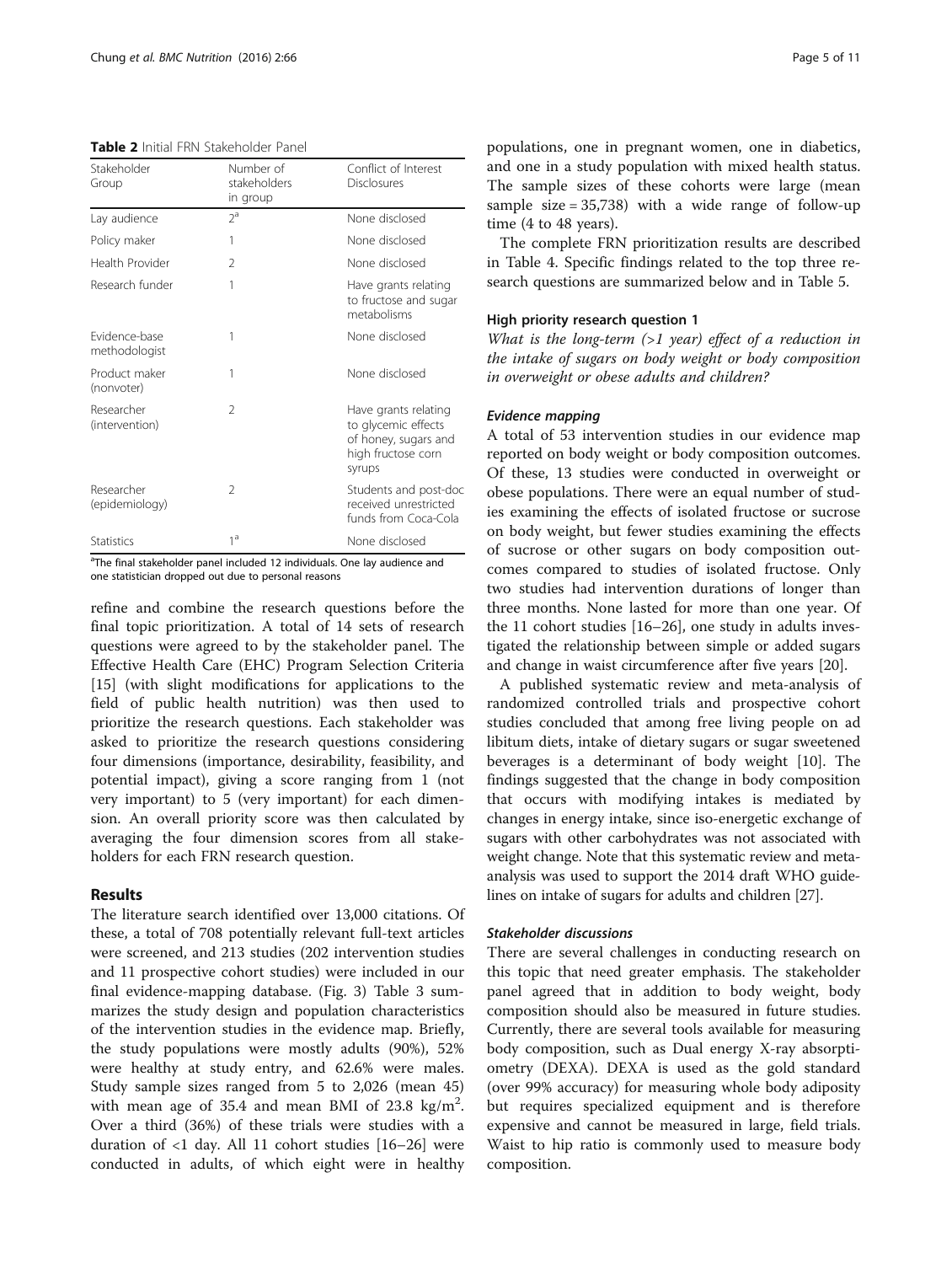<span id="page-5-0"></span>

The stakeholder panel discussed the possibility that healthy people maintain body weight through physical activity. Thus it is important to objectively measure physical activity when designing studies to address this research question (also see Table [6](#page-8-0) for cross-cutting study design considerations). Furthermore, there is a need to examine whether there are differences in the long-term (>1 year) effects of dietary sugars on body weight or body composition between healthy and overweight or obese populations. The stakeholder panel considered the possibility that overweight or obese adults and children might be more susceptible to the effects of "high" sugars intake (not well defined) on body weight compared to healthy counterparts, but there are no studies addressing this question.

### High priority research question 2

Do dietary sugars have a different impact on the location of body fat deposition than other macronutrients?

#### Evidence mapping

Body fat deposition is related to body composition but specifically refers to the patterns or locations of body fat distribution. There were no studies investigating the effects of dietary sugars on locations of body fat deposition in the evidence-mapping database, and no published systematic reviews on this topic as of May 2013.

#### Stakeholder discussions

The question regarding the effects of dietary sugars versus other nutrients on fat deposition was first brought up by the lay audience stakeholder in lay terms ("whether consuming sugars would put more fat on my waist than on other parts of my body?"). This question was then translated into a research question by the expert stakeholders in the panel. The panel agreed that basic science in this area is limited, especially on how sugars may selectively drive fat deposition and whether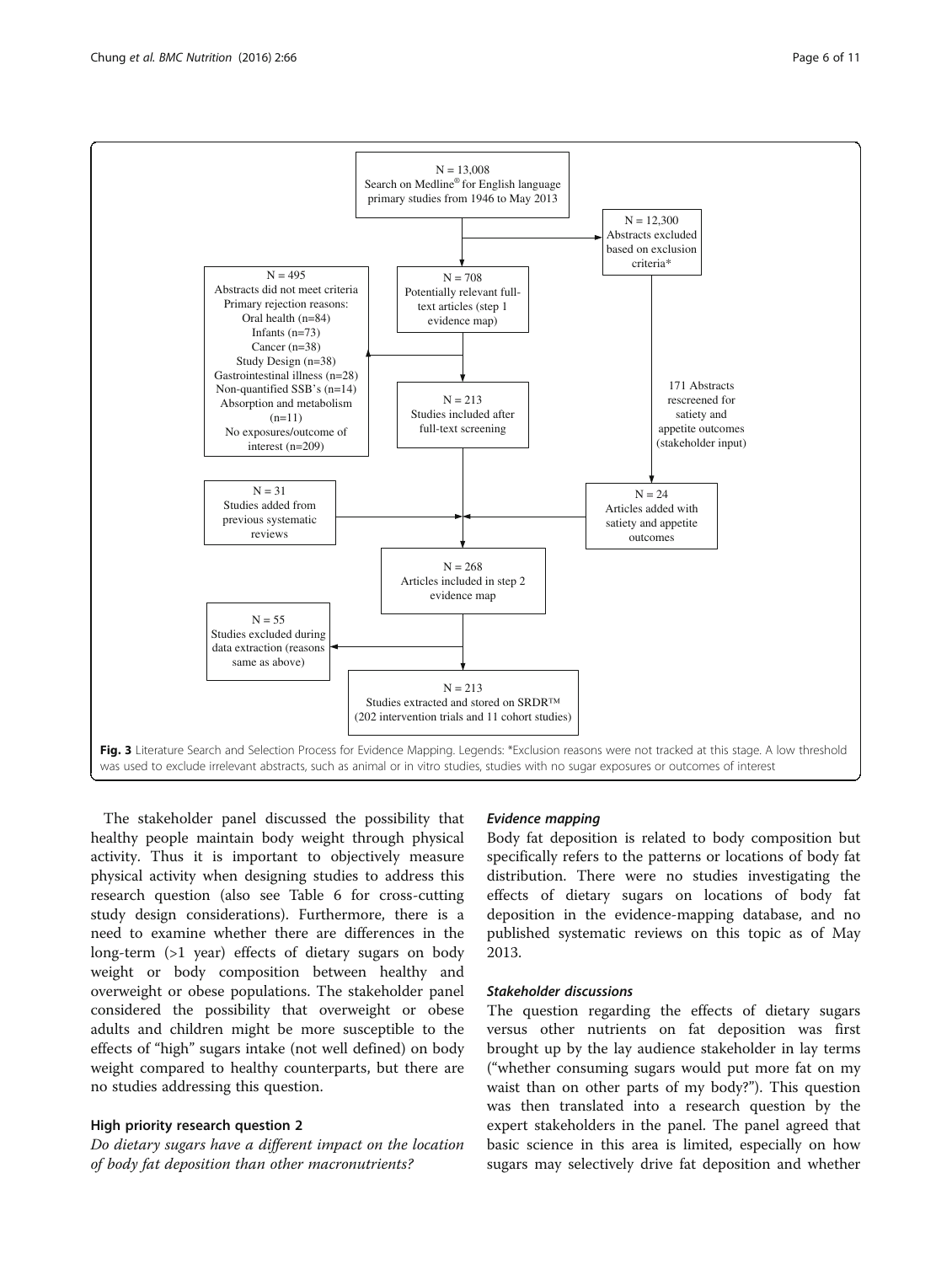| of the included intervention studies ( $N = 202$ ) |                                  |  |
|----------------------------------------------------|----------------------------------|--|
|                                                    | <i>n</i> (%) or mean (min – max) |  |
| Design                                             |                                  |  |
| Randomized (Parallel)                              | 47 (23%)                         |  |
| Randomized (Crossover)                             | 95 (47%)                         |  |
| Non-randomized                                     | 25 (12%)                         |  |
| Single-arm                                         | 25 (12%)                         |  |
| Undefined trial                                    | 10 (5%)                          |  |
| Study Length                                       |                                  |  |
| Acute $(<1$ day)                                   | 72 (36%)                         |  |
| Non-acute (≥1 day)                                 | 123 (61%)                        |  |
| Study Duration, day                                |                                  |  |
| $1 - 14$                                           | 54 (44%)                         |  |
| $15 - 30$                                          | 21 (17%)                         |  |
| $30 - 60$                                          | 20 (16%)                         |  |
| $60 - 90$                                          | 8(7%)                            |  |
| $90 - 120$                                         | 10 (8%)                          |  |
| >120                                               | 10 (8%)                          |  |
| Sample Size                                        | 45 (5-2026)                      |  |
| Age, y <sup>a</sup>                                | 35.4 (5–72)                      |  |
| % Male <sup>a</sup>                                | 62.6%                            |  |
| BMI, kg/m <sup>2a</sup>                            | 25.8 (18-35)                     |  |
| Study Population                                   |                                  |  |
| Adults                                             | 181 (90%)                        |  |
| Children                                           | 11 (5%)                          |  |
| Adolescents                                        | 3(1.5%)                          |  |
| Mixed                                              | 7(3.5%)                          |  |
| Baseline Health Status                             |                                  |  |
| Healthy                                            | 104 (52%)                        |  |
| Overweight/Obese                                   | 24 (12%)                         |  |
| <b>Diabetes</b>                                    | 51 (25%)                         |  |
| Other                                              | 23 (11%)                         |  |

<span id="page-6-0"></span>Table 3 Summary of study design and population characteristics

<sup>a</sup>Data missing for age:  $n = 13,$ % male:  $n = 17$ , and BMI:  $n = 114$ . The unit of analysis is one study

sugars are different in terms of their effects on fat deposition compared to other energy containing nutrients such as protein or fat. The stakeholder panel discussed the fact that fructose, and possibly sugars in general, would likely drive fat deposition under hyper-caloric conditions based on the findings from studies of hypercaloric fructose feeding on de novo lipogenesis. Age, gender, ethnicity, physical activity and exercise are also likely to play a role in individual metabolism. A related research gap is whether disease risks change with the location of fat deposition (subcutaneous versus visceral) in response to sugars intake.

#### High priority research question 3

What is the effect of sugars intake on satiety and hunger mechanisms?

Does sugars intake affect leptin and ghrelin levels, appetite, or fullness?

What are the different effects on satiety and appetite between different types of sugars (fructose, sucrose, high fructose corn syrup, honey, added sugar vs. intrinsic)?

#### Evidence mapping

Currently, the appetite control literature includes mainly short-term experimental studies. In the evidence map, a total of 32 intervention studies reported outcomes related to appetite, such as satiety, ghrelin, leptin, hunger, appetite score, caloric compensation, peptide tyrosine tyrosine (PYY), saliva flow, and taste. Of these, 31 studies were conducted in young adults (mean age of 30 years) with an average BMI of  $26.0 \text{ kg/m}^2$  (average of mean BMI across studies) and trial durations ranging from 1 day to 16 weeks. There were no published systematic reviews on this topic as of May 2013.

#### Stakeholder discussions

It appears that little is known about the relationships among sugars, appetite, and brain responses in humans, although this has been examined in animal models [[28](#page-10-0), [29\]](#page-10-0). One stakeholder pointed out that the current evidence shows that appetite is mainly driven by brain mechanisms. Other stakeholders mentioned that obesity and body composition are also related to appetite. The literature from animal studies suggest that sugars may attenuate the brain's satiety responses and thus alter appetite. However there is little data supporting this in humans and more research is needed in this area.

The focus of this research question was whether people compensate for calories from sugars by eating less of other foods or if sugars had a particular characteristic that facilitated individuals to overcome the usual compensatory mechanisms, thus resulting in people who consume sugars eating more calories than they would otherwise. Some researchers relate these mechanisms to the overstimulation of reward systems similar to drug addiction, and feel strongly that the form (liquid versus solid) in which sugars are presented may be important for this question. However, this hypothesis has not been verified by the level of hunger or by the level of biological mechanism, e.g. satiety hormones or other satiety signal levels. There is currently only one experimental study (crossover design) in humans that compared the effect of liquid versus solid forms of sugars on weight or adiposity and appetite in seven males and eight females [\[30](#page-10-0)]. No significant differences in hunger (self-reported measures using a hunger questionnaire) between liquid and solid load periods were found in this study. A larger study is needed to address this question.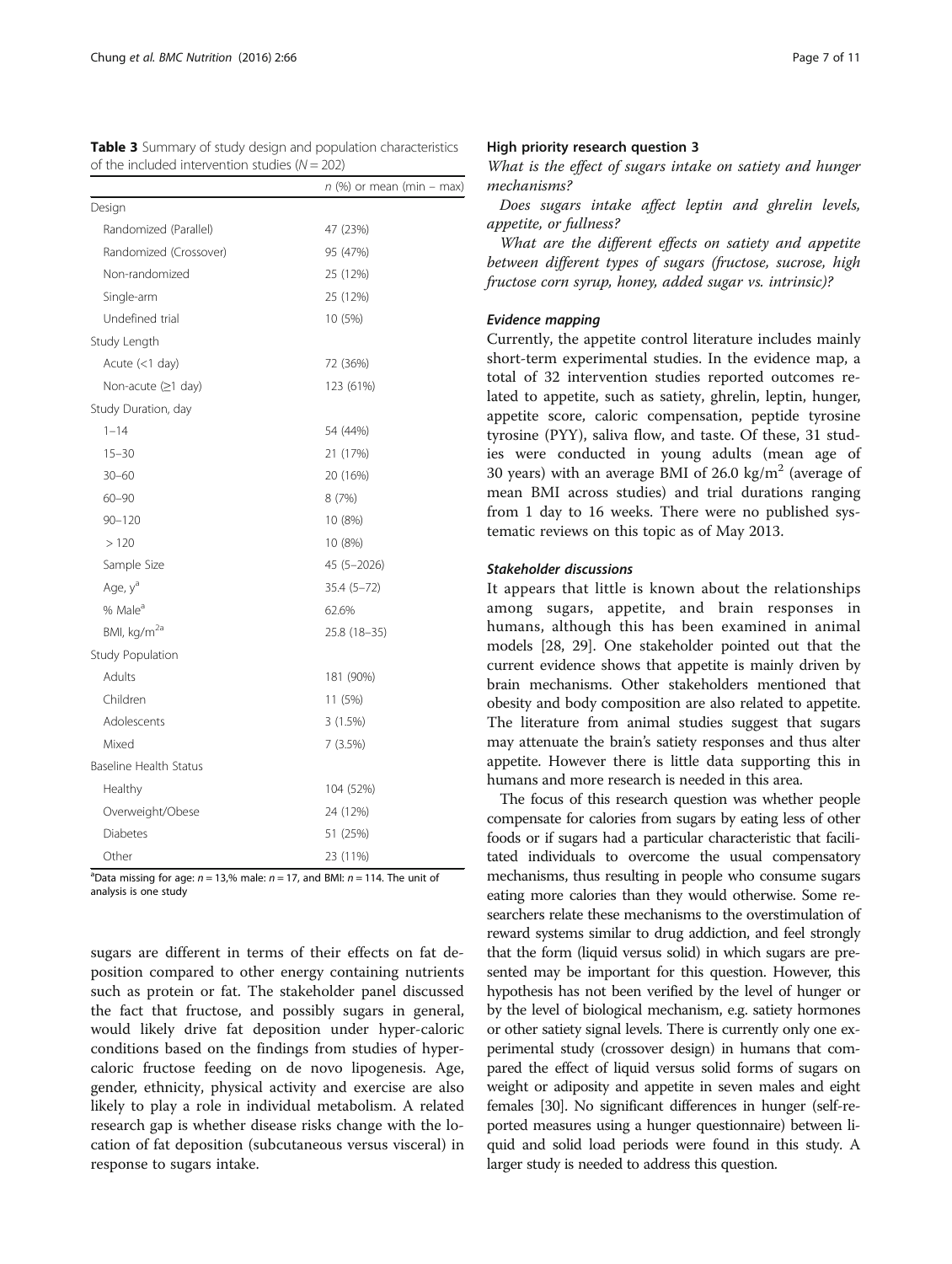<span id="page-7-0"></span>Table 4 Research Question Prioritization Results

| Average<br>score | Outcome Group                   | Research Questions                                                                                                                                                                                                                                                                                                                            |
|------------------|---------------------------------|-----------------------------------------------------------------------------------------------------------------------------------------------------------------------------------------------------------------------------------------------------------------------------------------------------------------------------------------------|
| 4.20             | Body weight or body composition | What is the long-term $(>1$ year) effect of a reduction in the intake of sugars on body weight or<br>body composition in overweight/obese adults and children?                                                                                                                                                                                |
| 4.03             | Body weight or body composition | Do dietary sugars have a different impact on the location of body fat deposition than other<br>macronutrients?                                                                                                                                                                                                                                |
| 3.95             | Satiety or Appetite             | a. What is the effect of sugars intake on satiety and hunger mechanisms? b. Does sugars intake<br>affect leptin and ghrelin levels, appetite, or fullness? c. What are the different effects on satiety<br>and appetite between different types of sugars (fructose, sucrose, high fructose corn syrup, honey,<br>added sugar vs. intrinsic)? |
| 3.83             | Diet quality and body weight    | Does food source (i.e., food vs. beverage) modify the effect of sugars intake on total caloric intake,<br>body weight, and body composition?                                                                                                                                                                                                  |
| 3.69             | Satiety or Appetite             | a. What are the mechanistic pathways in the brain linking sugar consumptions to a reward system<br>("addictive behavior") or insulin and glycemic levels? b. Does taste play a role in the process?                                                                                                                                           |
| 3.68             | Diabetes risk                   | How do differing patterns of dietary sugar consumption affect glycemia in pre-diabetic children,<br>adolescents and adults, and can dietary sugar contribute to the onset of type 2 diabetes?                                                                                                                                                 |
| 3.68             | Liver fat or liver health       | a. What are some factors that may modify the effects of dietary sugars on liver fat? b. Does sugar<br>consumption contribute to fatty liver independent of other factors? c. Does sugars intake modify<br>liver fat in the absence of a hyper-caloric diet?                                                                                   |
| 3.67             | Cardiovascular disease risks    | What factors modify the effects of sugars intake on cardiovascular disease outcomes?                                                                                                                                                                                                                                                          |
| 3.65             | Diabetes risk                   | What factors modify the effects of sugars intake on the complications of diabetes?                                                                                                                                                                                                                                                            |
| 3.55             | Cardiovascular disease risks    | Does type, form, source, or timing of dietary sugars have different effects on cardiovascular disease<br>outcomes?                                                                                                                                                                                                                            |
| 3.55             | Diet quality                    | How does a diet high in added sugars affect the overall diet quality as compared to a low sugars diet?                                                                                                                                                                                                                                        |
| 3.30             | Diabetes risk                   | What are the effects of sugars intake on the complications of diabetes (type 1 or type 2 diabetes)?                                                                                                                                                                                                                                           |
| 3.15             | Cardiovascular disease risks    | What are the effects of sugars intake on intermediate markers of atherosclerosis?                                                                                                                                                                                                                                                             |
| 2.98             | Satiety or Appetite             | Is physical activity associated with a reduced sugars intake in adults?                                                                                                                                                                                                                                                                       |

There are many methodological issues in the assessment of satiety. Objective tools for consistently measuring satiety, hunger or appetite outcomes are greatly needed. Factors such as culture, level of anxiety, and physical activity can impact eating behavior but are technically difficult to incorporate in studies with currently available measures of appetite or satiety such as leptin, ghrelin, or adipokine levels. The need for objective tools that can be obtained on larger study samples for consistently measuring satiety, hunger or appetite outcomes is enormous.

The stakeholder panel agreed that this research topic has sufficient evidence from animal studies, but not from human studies. Although it is feasible to address this research question in humans, this topic was suggested to be of lower priority unless objective measurement tools that can be used in large population-based studies for measuring satiety, hunger or appetite outcomes are developed.

The stakeholder panel also discussed considerations for future studies related to the top three high priority research questions (Table [5](#page-8-0)), and identified crosscutting study design considerations for future research (Table [6\)](#page-8-0).

## **Discussion**

This FRN report is intended to be used by researchers and funders to help improve the usefulness of the body of research evidence for decision makers [[2\]](#page-9-0). This FRN assessment ranked research questions regarding dietary sugars that are of interest to general consumers, health care professionals, and scientific researchers. Research questions on body weight and appetite were ranked higher than questions relating to disease risks in this project. To our knowledge, this is the first FRN project to integrate evidence mapping to support an FRN assessment. Evidence mapping appears to be a useful process to inform the stakeholder panel on the scope, breadth, characteristics, and quantity of research on a broad topic. A birds eye view of a broad research landscape can provide information on trends in known research topics and emerging new areas of research. The evidence mapping also highlights where the research gaps exist, and may empower stakeholders who are not familiar with the topic areas to participate in the FRN discussions. Because this structured FRN approach is systematic and transparent, it can be translated and used in other fields.

Several challenges were encountered in this FRN project, highlighting the importance of engaging a diverse stakeholder panel in the process. Since the evidence mapping covers a large number of topics, it was challenging to organize the large number of outcomes. The evidencemapping research team alone did not have sufficient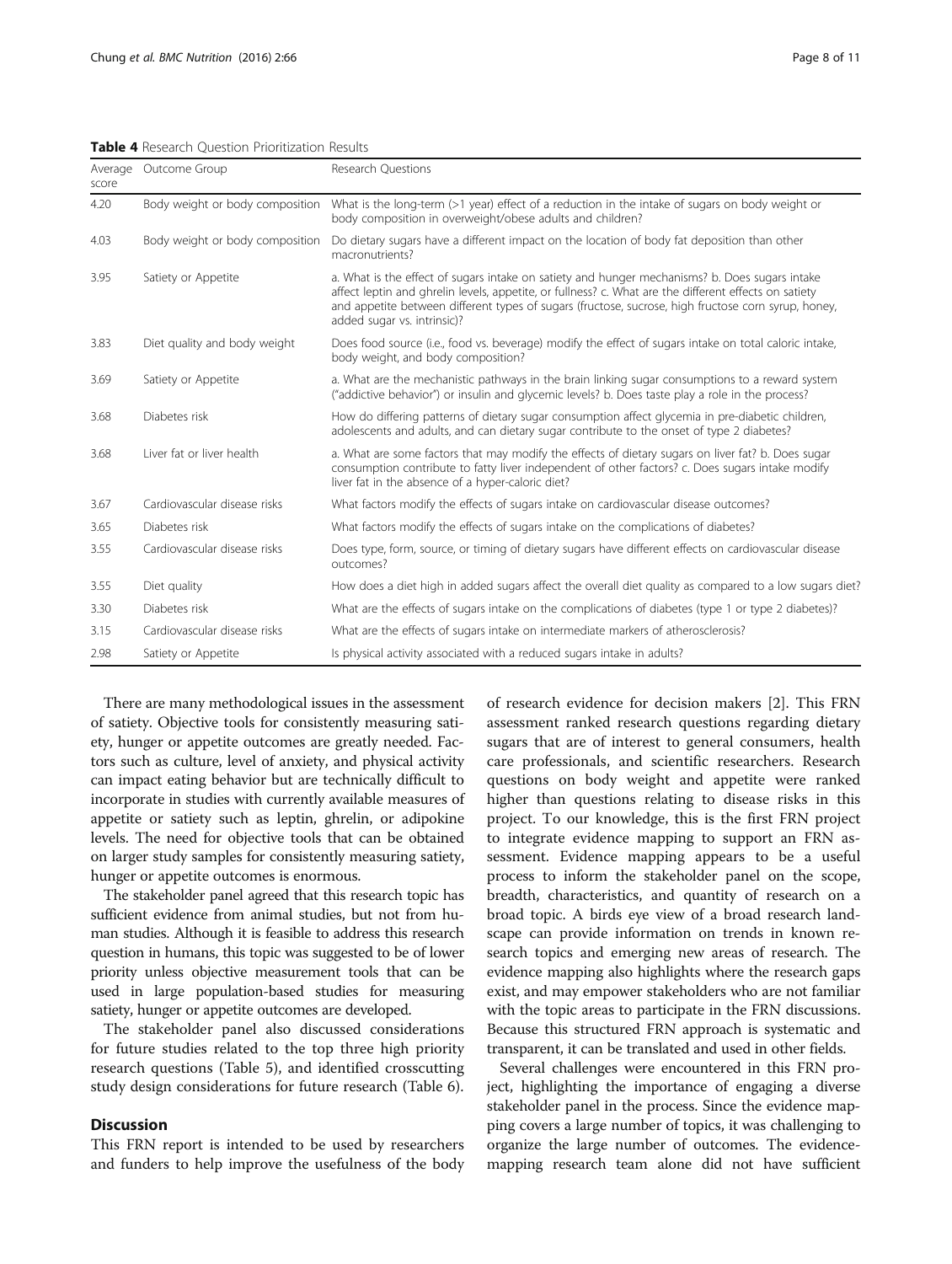#### <span id="page-8-0"></span>Table 5 Considerations for future studies related to the top three high priority research questions

High Priority Research Question 1.

What is the long-term (>1 year) effect of a reduction in the intake of sugars on body weight or body composition in overweight or obese adults and children

Both long-term RCTs and large prospective cohorts on all population groups are needed to address this evidence gap. It is important to note that studies of weight loss need to isolate the effects of reduction in sugars intake from the effects of total energy reduction. Also, the macronutrient proportion in a diet and physical activity levels need to be examined concurrently in future studies addressing the long-term effect(s) of a reduction in sugars intake on body weight or body composition.

High Priority Research Question 2.

Do dietary sugars have a different impact on body fat deposition than other macronutrients?

Both controlled human metabolic studies and basic science studies are needed to investigate this research question. The overall energy balance of the study design is important because iso- and hypercaloric intake may have different metabolic effects. The metabolic difference between iso- and hyper-caloric conditions is also in need of investigation. Moreover, the energy balance of any comparison group is an important design consideration in RCTs focused on teasing out effects of different types or sources of sugars on body composition while holding total energy constant. Overall study design is important in examining whether sugars or other macronutrients cause different patterns of fat deposition.

High Priority Research Question 3.

What is the effect of sugars intake on satiety and hunger mechanisms?

Does sugars intake affect leptin and ghrelin levels, appetite, or fullness?

What are the different effects on satiety and appetite between different types of sugars (fructose, sucrose, high fructose corn syrup, honey, added sugar vs. intrinsic)?

A systematic evidence review of all published human studies on this topic is needed. Based on the evidence-mapping data, existing studies have generated highly variable outcomes, depending on the methodology used. An expert panel specifically on satiety and hunger mechanisms is needed to assist in the interpretations of the evidence base in order to identify existing methodological issues and to inform future research designs. Controlled, experimental studies to develop better measurement tools or to define reference biomarkers for measuring satiety, hunger and appetite are of higher priority than large scale population-based studies.

expertise to categorize the large number of biological markers and endpoints. This challenge was resolved by seeking stakeholders' input. However, our stakeholders also had different opinions in grouping and analyzing outcomes because of their diverse backgrounds and expertise. Final decisions were made based on a majority of the stakeholders' opinions. Therefore it is likely that a different panel of stakeholders could reach different decisions. Moreover, it was difficult to define the ideal composition of a stakeholder panel when the topic areas of FRN discussions are broad. Efforts were made to create a diverse stakeholder panel across seven areas of expertise but it is inevitable that our panel did not represent all perspectives. Due to budgetary constraints, we did not use the Delphi method [[31\]](#page-10-0) to facilitate the consensus process of the

#### Crosscutting Issues Identified by the Stakeholder Panel

- Future research should use experimental conditions that approximate realistic intake levels and chemical forms.
- There is a need to improve dietary assessment tools and methodology because of ongoing concerns regarding systematic biases and random errors in dietary surveys or dietary assessment methods. The inadequacy of current methods that can potentially invalidate the scientific findings has been discussed elsewhere [[33](#page-10-0)–[36](#page-10-0)].
- Controlled feeding studies cannot answer population questions.
- Statisticians or researchers with adequate statistical expertise should be involved in a study to ensure that appropriate statistical methods are used to control for confounders and to adjust for random measurement errors in dietary intake assessments.
- The effect of fructose intake on blood lipids has been well established [\[8,](#page-10-0) [37](#page-10-0)–[39\]](#page-10-0); therefore there is no research need for this question. This is more of a biological mechanism question than a public health question.
- Diet quality could be an intermediate outcome for short- or long-term (more than 1 year) clinical outcomes.
- Diet quality and meal patterns may modify the response to dietary sugars and may need to be considered as a parameter for all studies.
- There are currently no biomarkers for sugars intake and appetite that are considered "gold standards."
- Body composition can change independent of weight and should be measured whenever possible.
- Current tools to measure adiposity are either invasive or very costly.
- Exercise, fitness, and levels of other forms of physical activity will likely modify many responses to dietary sugars and should be considered in all studies.
- Physical activity must be measured objectively (e.g., accelerometry based activity monitors) in clinical trials and observational studies.
- All domains of physical activity (e.g., occupational, household, transport, leisure-time, exercise, etc.) must be measured on the population level. The measurement of one or two domains (e.g., leisure-time and exercise) is inadequate.
- Individual genetics may modulate effects of sugars, resulting in heterogeneity of results
- There might be epigenetic and microbiome modulation of effects.
- There is a potential for the effects of sugars on the gut microbiome to mediate biological effects of sugars.
- There is evidence for the hypothesis that circadian timing of intake modulates biological effect.

stakeholder panel nor formally evaluate this FRN process. Significantly more resources (time and money) are needed to accomplish this goal. Our evidence mapping implemented a single screening process for eligible studies, so it is possible that a few abstracts were mistakenly rejected during this screening phase. In an effort to ensure all key studies were included, all included citations were crossreferenced with the reference list of relevant systematic reviews and meta-analyses. Finally, including members of the lay public in the FRN discussions was important to ensure that research questions were meaningful to general consumers, but engaging a lay audience in the panel discussions was challenging. Some lay members may have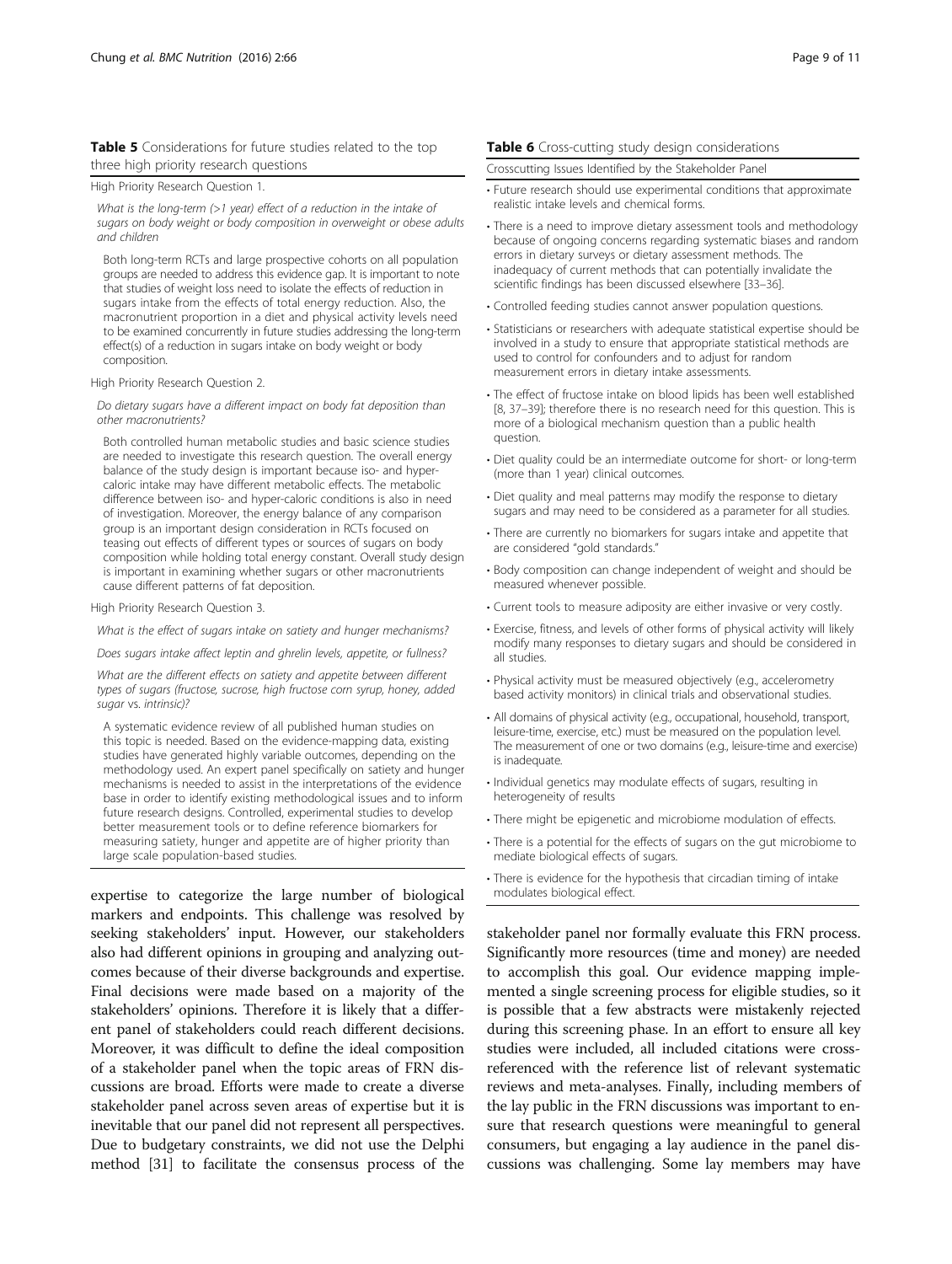<span id="page-9-0"></span>felt intimidated or may have been unable to follow the FRN discussions due to lack of familiarity with scientific language. Additional training and orientation of the roles of a lay audience in FRN discussions may mitigate this challenge. Although our FRN approach seems promising, there is still a need to evaluate whether this process is reproducible with a different group of equivalently representative stakeholders, and to formally conduct process evaluations to identify areas for improvement.

#### Conclusions

Involving stakeholders of different backgrounds in the research process, and using a multidisciplinary stakeholder panel to help prioritize the direction of future research may have the potential to add diverse perspectives on how research needs are defined or determined, and to inform public health policy. Too often researchers are removed from the people affected by their research –general public/patients, practitioners/providers, or policy makers. Our experience is in line with the Patient-Centered Outcome Research Institute (PCORI), with a mission to bring together all healthcare stakeholders – focusing on the community of patients – to help set research priorities to ensure that the most relevant research is funded and conducted. A methodological research study found that AHRQ's FRN projects demonstrated greater short-term (e.g., greater awareness of the issues) than medium-term outcomes (e.g., the generation of new knowledge) or long-term impact outcomes (e.g., changes in patient practice or health outcome) [[32\]](#page-10-0). We expect our FRN project would have similar impacts. Moreover, our open evidence-map database can be used by researchers, research funders and policy makers to identify research gaps and to evaluate the quantity of evidence accumulated for a specific research questions. Hence it has the potential to promote dissemination and generation of new knowledge. With continuous updating and data quality control, our open evidence-map database would have the potential to promote knowledge translation from nutrition science to policy.

# Additional files

[Additional file 1:](dx.doi.org/10.1186/s40795-016-0108-0) Report Front Matter & Appendices. (PDF 4393 kb) [Additional file 2:](dx.doi.org/10.1186/s40795-016-0108-0) Evidence Mapping Methods. (PDF 143 kb)

#### Acknowledgements

The authors thank Joanne Spahn for contributions as a member of stakeholder panel in this project, Courtney Gaine for coordinating the in-person stakeholder meeting, and Samantha Berger, Joachim Sackey, Carrie Brown, and Grace Chan for their contributions to data collection and analysis of the evidence-map database.

#### Funding

The project is supported by the Technical Committee on Carbohydrates of the International Life Sciences Institute (ILSI) North American Branch. ILSI North America is a public, nonprofit foundation that provides a forum to advance understanding of scientific issues related to the nutritional quality and safety of the food supply by sponsoring research programs, educational seminars and workshops, and publications. ILSI North America receives financial support primarily from its industry membership. The sponsor had no role in FRN assessment or preparation of the final report and manuscript.

#### Availability of data and materials

All of the data are available within the manuscript and the additional files. The extracted data for all studies included in the evidence-map database can be accessed via Systematic Review Data Repository™ [http://srdr.ahrq.](http://srdr.ahrq.gov/projects/136) [gov/projects/136](http://srdr.ahrq.gov/projects/136).

#### Authors' contributions

MC conceptualized, designed, and conducted the research. DW conducted the evidence-mapping analyses and coordinated the FRN project. AT provided editorial support and input on the considerations for future studies. EA, JH, SK, ML, LQ, SR, RDS, JS, DS, and HW are the members of the stakeholder panel in this project, and they participated in research needs identification, discussions, and prioritization process. MC drafted the manuscript and the stakeholder panel commented and critically revised the manuscript. All authors contributed intellectually to this project and have read and approved the final manuscript.

#### Competing interests

The following authors have no conflicts of interest to disclose: M Chung, DD Wang, J Higgins, S Kim, R Siegel, J Slavin, and AM Tang. E Archer have received unrestricted research funds from The Coca-Cola Company (not related to this FRN project) and declared no significant financial conflicts of interest. M Laughlin is an extramural program official of NIDDK (NIH) and has grants in her portfolio dealing with fructose and sugar metabolism. L Qi is a consultant to Genovive, LLC. S Raatz received a grant from the National Honey Board (not relating to this FRN project). D Steffen has clients in the industry settings. H Warshaw is a consultant to Splenda Brand Sweetener and Ingredion, Inc.

#### Consent for publication

Not applicable.

#### Ethics approval and consent to participate

The activities performed in this study are not considered to be human subjects research, and therefore are exempt from IRB review.

#### Author details

<sup>1</sup>Nutrition/Infection Unit, Department of Public Health and Community Medicine, School of Medicine, Tufts University, Medford, USA. <sup>2</sup>D & V Systematic Evidence Review Consulting, LLC, New York, USA. <sup>3</sup>University of Alabama, Tuscaloosa, USA. <sup>4</sup> University of Colorado Anschutz Medical Campus, Aurora, USA. <sup>5</sup>Sery Kim, LLC, Washington D.C, USA. <sup>6</sup>National Institute of Diabetes and Digestive and Kidney Diseases, National Institutes of Health, Bethesda, USA. <sup>7</sup> Harvard T.H. Chan School of Public Health, Boston USA. <sup>8</sup>USDA, ARS, NPA, Grand Forks Human Nutrition Research Center, Grand Forks, USA. <sup>9</sup> Division of Diabetes, Endocrinology and Metabolism, Tufts Medical Center, Boston, USA. <sup>10</sup>Department of Food Science and Nutrition, University of Minnesota, Minneapolis, USA. <sup>11</sup>A-D Policy Analysis Inc., Sarasota, USA. 12Hope Warshaw Associates, LLC, Washington D.C, USA.

#### Received: 21 June 2016 Accepted: 7 November 2016 Published online: 14 November 2016

#### References

- 1. Carey TS, Sanders GD, Viswanathan M, Trikalinos TA, Kato E, Chang S. Framework for considering study designs for future research needs [internet]. Rockville: Agency for Healthcare Research and Quality (US); 2012. Available from<http://www.ncbi.nlm.nih.gov/books/NBK95273/>.
- 2. Future Research Needs. Content last reviewed June 2014. Agency for Helathcare Quality and Research, Rockville, MD Available from [http://www.](http://www.ahrq.gov/research/findings/evidence-based-reports/technical/future/index.html) [ahrq.gov/research/findings/evidence-based-reports/technical/future/index.](http://www.ahrq.gov/research/findings/evidence-based-reports/technical/future/index.html) [html.](http://www.ahrq.gov/research/findings/evidence-based-reports/technical/future/index.html) [Assessed 16 Oct 2016].